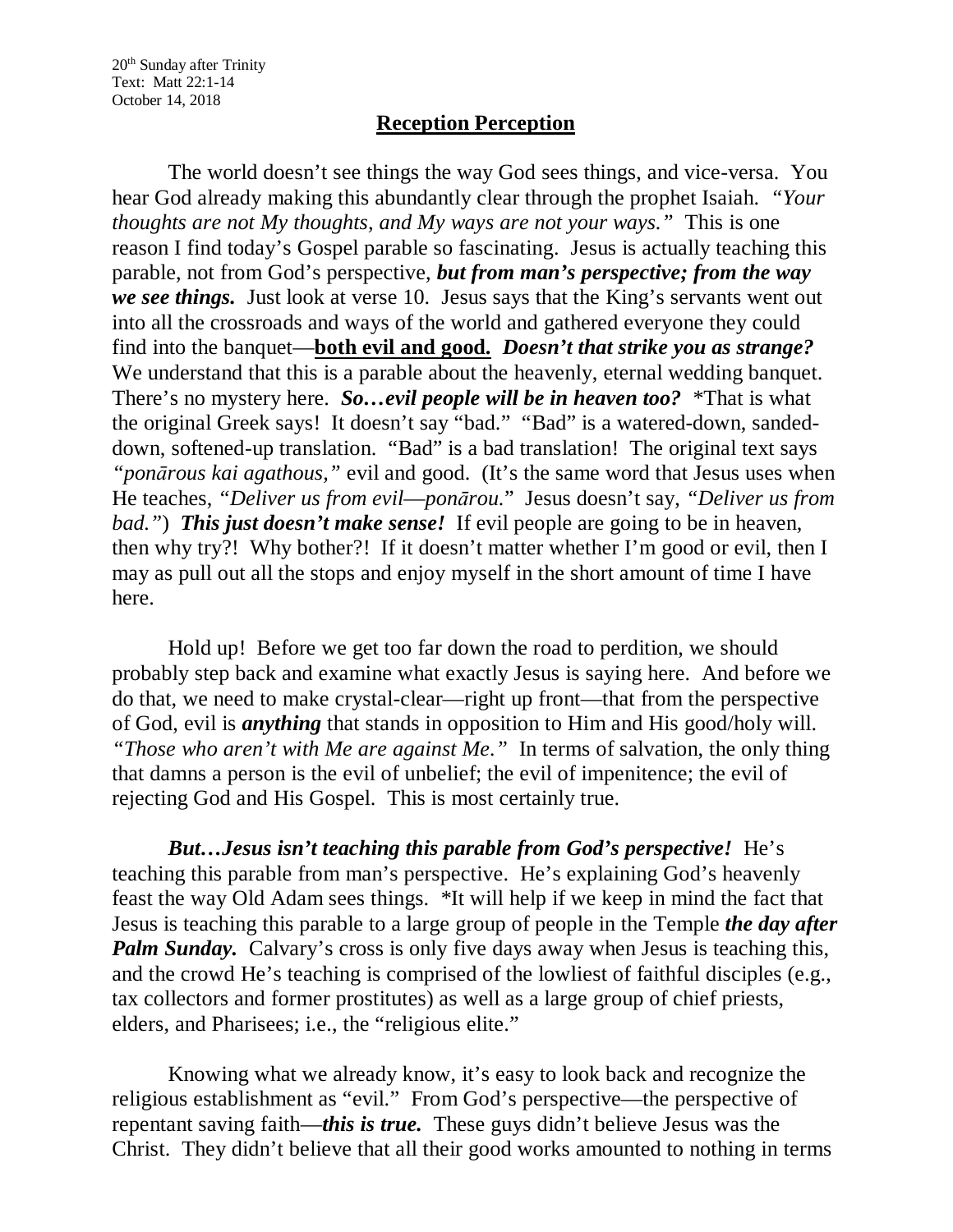of salvation. They saw **NO** need to repent of **ANYTHING** in their lives. They were absolutely convinced that their masterful keeping of all 613 of their own Rabbinic laws made them the guests of honor at God's heavenly banquet. They would be doing God a *favor* by showing up at His banquet. Heaven would rejoice because these guys would enter in and grace the heavenly host with their presence. It's easy to recognize such self-righteous arrogance as "evil."

But…from man's perspective—using the world's working definition—*these guys really were "good."* They weren't bad or evil people! They didn't do bad and evil things. In fact, they were the best, most upstanding and good people you would know. *You couldn't get "gooder" than them.* You would hope that your boys would grow up to be Pharisees. You would hope that your girls would marry a Pharisee. You would want to have a Pharisee as your neighbor. These guys were the best.

On the other side of the "good/evil continuum" were the tax collectors and the prostitutes; the cripples; the lepers. These were the lowest of the low. *These were "evil" people that God clearly had a problem with.* But still…at least they were Israelites. They at least had their bloodline going for them. Having Abraham as their father would at least keep them out of hell. To go outside of Israel though… to go to the territories outside of Israel was to venture into Samaritan country; into Gentile territory. *This is where "true evil" dwelt!* Samaritan? Evil. Canaanite? Evil. Roman Centurion? Evil. Anyone living on the Gennesaret side of the Sea of Galilee? *The demonic pigs had as much standing as anyone living in Gennesaret.* If you didn't have Abraham as your father, you were about as evil as you could get.

It's within this context that Jesus is teaching this parable. So…that still doesn't explain the whole "evil and good" together at the heavenly banquet. Does this mean that God is not a just God? Is God a *flaming softy universalist*; i.e., *"everyone goes to heaven because God loves everyone and He would never send anyone to hell"?* No. This is most certainly **NOT** true! *See things the way Jesus is teaching here!*

*Seated at this heavenly banquet table are all those who answered the King's royal invitation.* Whether the rest of the world saw them as "good" or "evil" (Pharisees or Gentiles or anywhere in between) didn't matter. They were welcomed into God's royal feast. *Why?* Because they responded to His gracious calling/ invitation. They responded in faith to their Lord and King. Believe it or not, but not *all* Pharisees were condemned to hell in wicked unbelief. Guys like Nicodemus would come to believe and die in the faith. A former Pharisee by the name of Saul wound up being one of God's chief instruments in evangelism and ministry. You know*…"the apostle to the lowly (evil) Gentiles,"* St. Paul himself,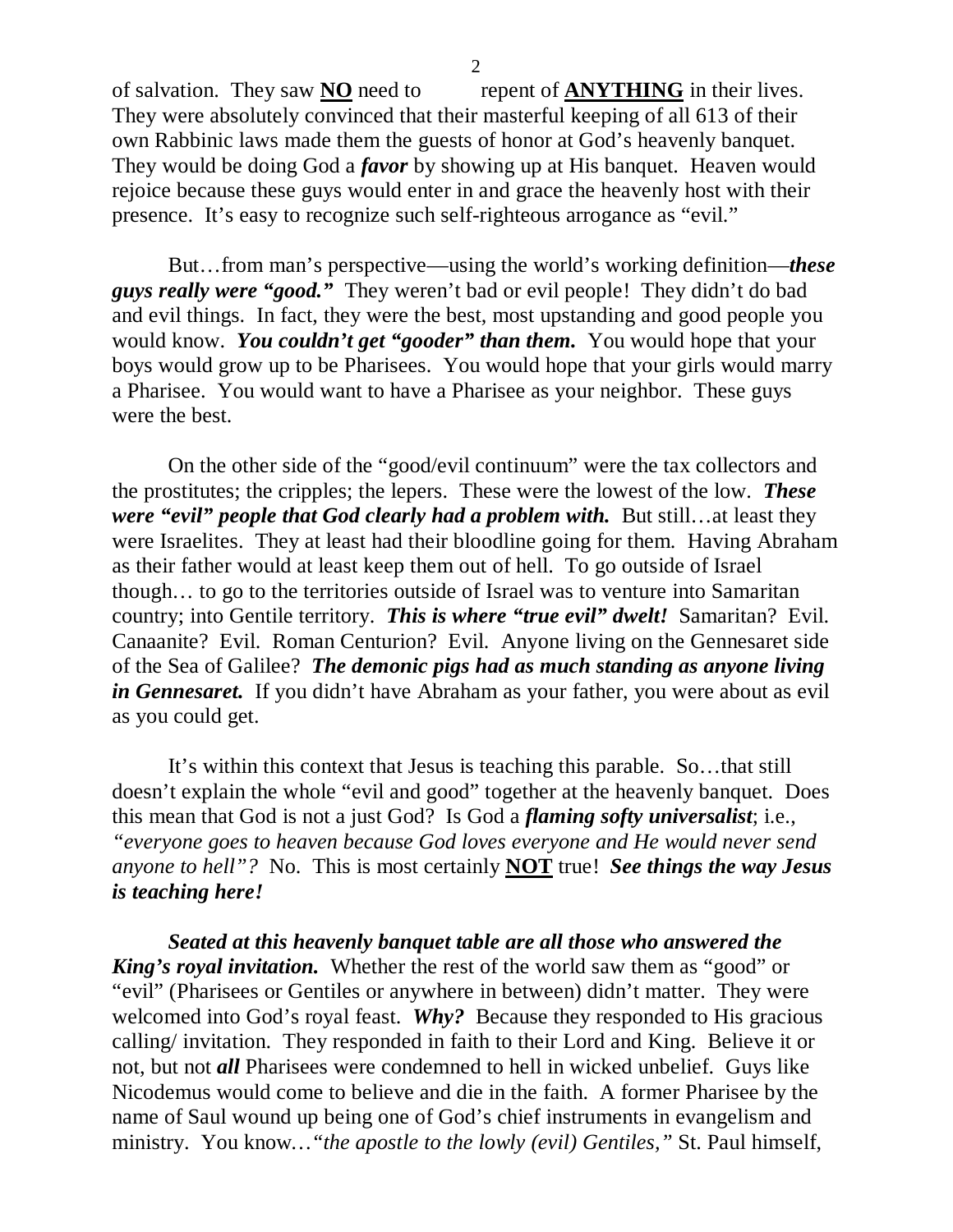3

and I don't think anyone doubts that St. Paul is seated at that heavenly feast table right now.

Folks: God doesn't care how men see you! That doesn't factor into His love and mercy for you, as if God has to wait and see how the popular vote turns out before He'll have anything to do with you. God doesn't care how many people follow you on Instagram. He doesn't care how many Facebook friends you have. God isn't concerned with whether or not the popular girls like you. *Do you believe? Do you hold fast to Him and Him alone?* 

From our perspective and by our standards, we would look to heaven and see some really good people—salt of the earth—and we would also see some pretty shady and evil people; people like the thief on the cross or anyone else who came to faith after living the life of a reprobate and dreg of society (e.g. Jeffery Dahmer or Nazi Field Marshall Wilhelm Keitel, both men who died confessing Christ in repentant, saving faith). This is how we see things. This is how we are constantly seeing our fellow man. Where do we fit in? Better? Worse?

God, however, sees us children of Adam differently. He looks at us—all of us borne of Adam—and sees only evil. *All* have sinned and fallen short of the glory of God. *All* are dead in the evil of their sin. *All* are in need of a Savior, which is why Jesus died for *everyone*. God so loved the *whole world* that He sent His only-begotten Son to die for it—each and every person borne from Adam. Now…do some reject this gift of grace? Yes. It's what I often refer to as "the tragedy of justification." Christ died for all people. His death and resurrection has paid the wage of sin for everyone. All have been set free in Him…*and yet so many still reject it. "The many are called, but few are chosen."*

Now, to be sure, there is a whole lot more we could talk about today. There's a whole month of sermons on just the proverbial party crasher getting bounced from heaven because he's not wearing the King's robe. Suffice it to say, the guy was bounced because *he wanted God on his terms; not God's terms.* He didn't want what God gave. He didn't want or have the King's royal robes; the only acceptable attire. His own rejection of the King's grace is what got him booted.

And before you start worrying about whether or not you're one of the chosen/elect, keep in mind: *No one was at this banquet because they deserved to be there!* No one was "good enough" to be there. Even those deemed "the very best" by their fellow man in this fallen and sinful world had nothing but soiled, sinful rags to present to the King. This is why the King so graciously gives them everything they need for His banquet. He gives to them His royal robes; the only robes that will suffice for such a grand, royal affair. By the King's good grace,